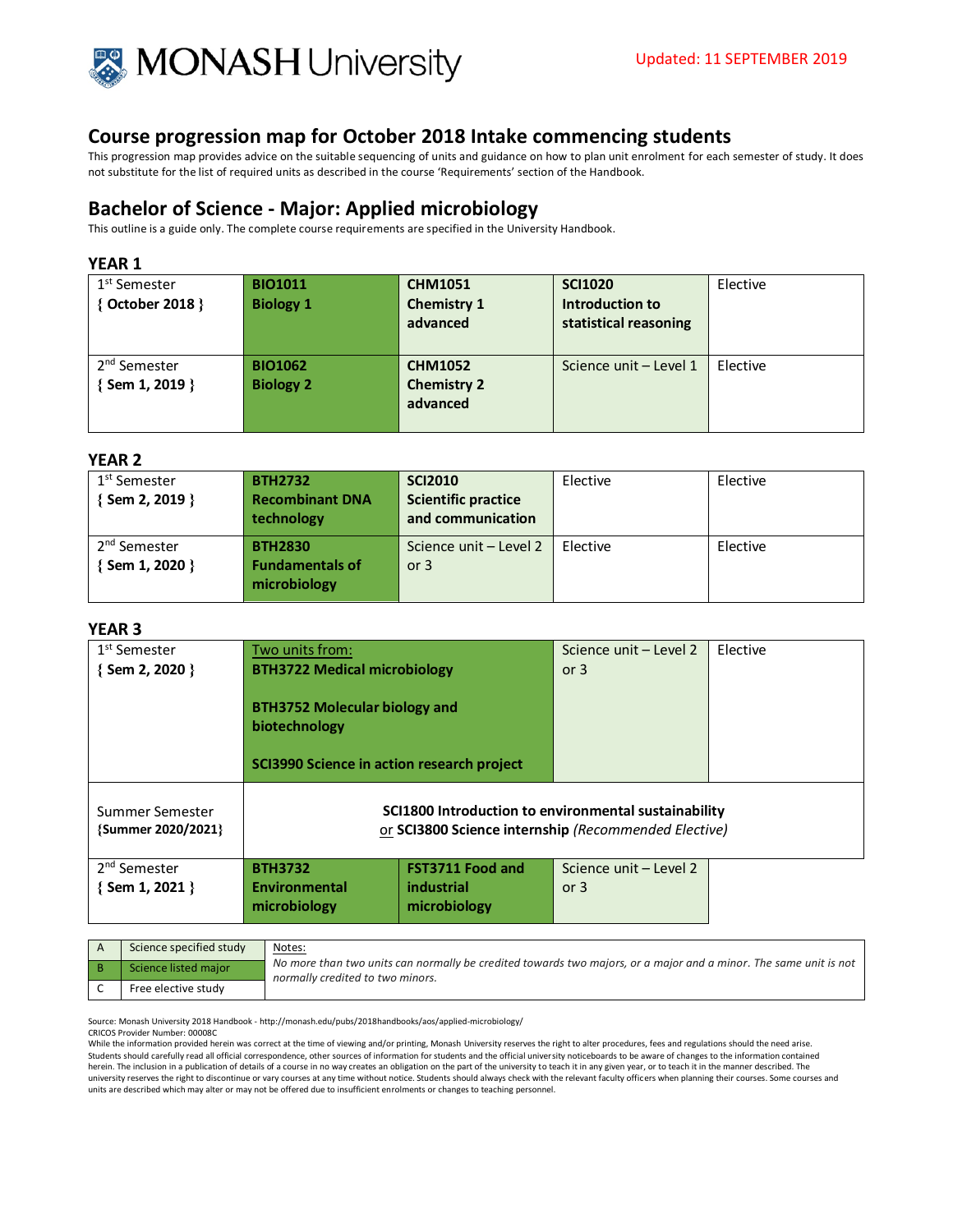

This progression map provides advice on the suitable sequencing of units and guidance on how to plan unit enrolment for each semester of study. It does not substitute for the list of required units as described in the course 'Requirements' section of the Handbook.

# **Bachelor of Science - Major: Biotechnology**

This outline is a guide only. The complete course requirements are specified in the University Handbook.

#### **YEAR 1**

| 1 <sup>st</sup> Semester | <b>BIO1011</b>   | <b>CHM1051</b>     | <b>SCI1020</b>         | Elective |
|--------------------------|------------------|--------------------|------------------------|----------|
| { October 2018 }         | <b>Biology 1</b> | <b>Chemistry 1</b> | Introduction to        |          |
|                          |                  | advanced           | statistical reasoning  |          |
|                          |                  |                    |                        |          |
| 2 <sup>nd</sup> Semester | <b>BIO1062</b>   | <b>CHM1052</b>     | Science unit - Level 1 | Elective |
| { Sem 1, 2019 }          | <b>Biology 2</b> | <b>Chemistry 2</b> |                        |          |
|                          |                  | advanced           |                        |          |
|                          |                  |                    |                        |          |

#### **YEAR 2**

| 1 <sup>st</sup> Semester | <b>BTH2732</b>         | <b>SCI2010</b>             | Elective | Elective |
|--------------------------|------------------------|----------------------------|----------|----------|
| $\{$ Sem 2, 2019 $\}$    | <b>Recombinant DNA</b> | <b>Scientific practice</b> |          |          |
|                          | technology             | and communication          |          |          |
| 2 <sup>nd</sup> Semester | <b>GEN2041</b>         | Science unit – Level 2     | Elective | Elective |
| $\{$ Sem 1, 2020 $\}$    | <b>Foundations of</b>  | or $3$                     |          |          |
|                          | genetics               |                            |          |          |
|                          |                        |                            |          |          |

#### **YEAR 3**

| 1 <sup>st</sup> Semester<br>$\{$ Sem 2, 2020 $\}$                                                                                                                                                                                                                                       | Two units from:<br><b>BTH3752 Molecular biology and</b><br>biotechnology |                                                             | Science unit - Level 2<br>or $3$                                                                                    | Elective |
|-----------------------------------------------------------------------------------------------------------------------------------------------------------------------------------------------------------------------------------------------------------------------------------------|--------------------------------------------------------------------------|-------------------------------------------------------------|---------------------------------------------------------------------------------------------------------------------|----------|
|                                                                                                                                                                                                                                                                                         | <b>BTH3820 Plant biotechnology</b>                                       |                                                             |                                                                                                                     |          |
|                                                                                                                                                                                                                                                                                         | <b>GEN3040 Genomics and its applications</b>                             |                                                             |                                                                                                                     |          |
|                                                                                                                                                                                                                                                                                         | SCI3990 Science in action research project                               |                                                             |                                                                                                                     |          |
| Summer Semester<br>{Summer 2020/2021}                                                                                                                                                                                                                                                   |                                                                          |                                                             | SCI1800 Introduction to environmental sustainability<br>or <b>SCI3800 Science internship</b> (Recommended Elective) |          |
| 2 <sup>nd</sup> Semester<br>$\{$ Sem 1, 2021 $\}$                                                                                                                                                                                                                                       | <b>GEN3051</b><br><b>Medical and forensic</b><br>genetics                | <b>SCI3716</b><br>Laboratory and<br>workplace<br>management | Science unit - Level 2<br>or $3$                                                                                    |          |
| Science specified study<br>$\mathsf{A}$<br>Notes:<br>$\mathcal{L}$ , and the contract of the contract of the contract of the contract of the contract of the contract of the contract of the contract of the contract of the contract of the contract of the contract of the contract o |                                                                          |                                                             |                                                                                                                     |          |

| Science specified study | Notes:                                                                                                                                               |
|-------------------------|------------------------------------------------------------------------------------------------------------------------------------------------------|
| Science listed major    | No more than two units can normally be credited towards two majors, or a major and a minor. The same unit is not<br>normally credited to two minors. |
| Free elective study     |                                                                                                                                                      |
|                         |                                                                                                                                                      |

Source: Monash University 2018 Handbook - http://monash.edu/pubs/2018handbooks/aos/biotechnology/ug-sci-biotechnology.html

CRICOS Provider Number: 00008C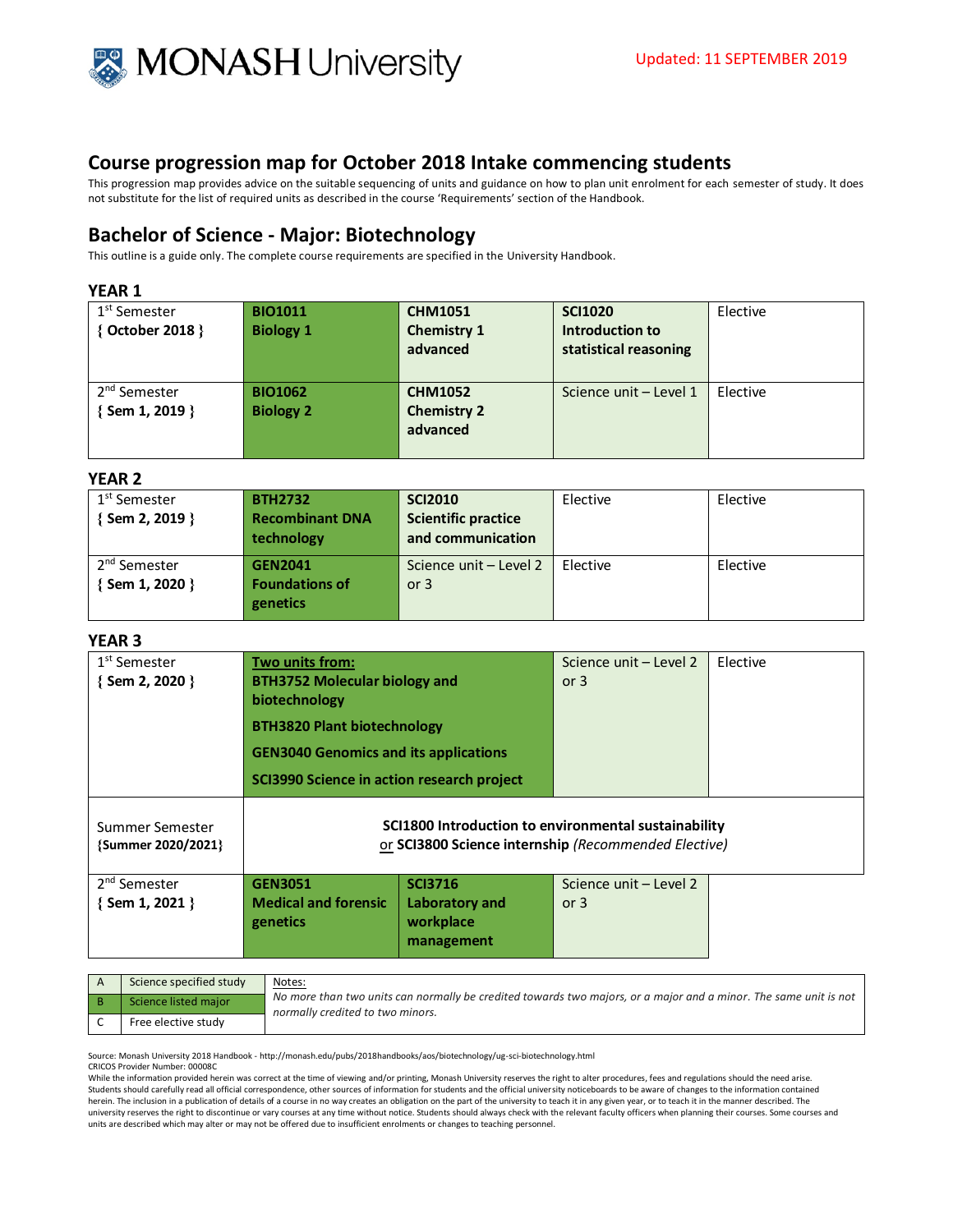

This progression map provides advice on the suitable sequencing of units and guidance on how to plan unit enrolment for each semester of study. It does not substitute for the list of required units as described in the course 'Requirements' section of the Handbook.

### **Bachelor of Science – Extended major: Biotechnology**

This outline is a guide only. The complete course requirements are specified in the University Handbook.

#### **YEAR 1**

| 1 <sup>st</sup> Semester | <b>BIO1011</b>   | <b>CHM1051</b>     | <b>SCI1020</b>         | Elective |
|--------------------------|------------------|--------------------|------------------------|----------|
| { October 2018 }         | <b>Biology 1</b> | <b>Chemistry 1</b> | Introduction to        |          |
|                          |                  | advanced           | statistical reasoning  |          |
|                          |                  |                    |                        |          |
| 2 <sup>nd</sup> Semester | <b>BIO1062</b>   | <b>CHM1052</b>     | Science unit - Level 1 | Elective |
|                          |                  |                    |                        |          |
| $\{$ Sem 1, 2019 $\}$    | <b>Biology 2</b> | <b>Chemistry 2</b> |                        |          |
|                          |                  | advanced           |                        |          |
|                          |                  |                    |                        |          |
|                          |                  |                    |                        |          |

#### **YEAR 2**

| 1 <sup>st</sup> Semester<br>{Sem 2, 2019 }  | <b>BTH2732</b><br><b>Recombinant DNA</b><br>technology | <b>SCI2010</b><br><b>Scientific practice</b><br>and communication | Elective                                            | Elective |
|---------------------------------------------|--------------------------------------------------------|-------------------------------------------------------------------|-----------------------------------------------------|----------|
| 2 <sup>nd</sup> Semester<br>{ Sem 1, 2020 } | <b>BTH2741</b><br><b>Biochemistry</b>                  | <b>BTH2830</b><br><b>Fundamentals of</b><br>microbiology          | <b>GEN2041</b><br><b>Foundations of</b><br>genetics | Elective |

#### **YEAR 3**

| 1 <sup>st</sup> Semester<br>$\{$ Sem 2, 2020 $\}$ | <b>Four units from:</b><br><b>BTH3722 Medical microbiology</b> |                                                    |                                                                                                              |  |  |
|---------------------------------------------------|----------------------------------------------------------------|----------------------------------------------------|--------------------------------------------------------------------------------------------------------------|--|--|
|                                                   |                                                                | <b>BTH3752 Molecular biology and biotechnology</b> |                                                                                                              |  |  |
|                                                   | <b>BTH3820 Plant biotechnology</b>                             |                                                    |                                                                                                              |  |  |
|                                                   |                                                                | <b>GEN3040 Genomics and its applications</b>       |                                                                                                              |  |  |
|                                                   | SCI3990 Science in action research project                     |                                                    |                                                                                                              |  |  |
| Summer Semester<br>{Summer 2020/2021}             |                                                                |                                                    | SCI1800 Introduction to environmental sustainability<br>or SCI3800 Science internship (Recommended Elective) |  |  |
| 2 <sup>nd</sup> Semester<br>$\{$ Sem 1, 2021 $\}$ | <b>GEN3051</b><br><b>Medical and forensic</b>                  | <b>SCI3716</b><br>Laboratory and                   | Elective                                                                                                     |  |  |
|                                                   | genetics                                                       | workplace<br>management                            |                                                                                                              |  |  |

| Science specified study | Notes:<br>No more than two units can normally be credited towards two majors, or a major and a minor. The same unit is not<br>normally credited to two minors. |
|-------------------------|----------------------------------------------------------------------------------------------------------------------------------------------------------------|
| Science listed major    |                                                                                                                                                                |
| Free elective study     |                                                                                                                                                                |

Source: Monash University 2018 Handbook - http://monash.edu/pubs/2018handbooks/aos/biotechnology/ug-sci-biotechnology.html

CRICOS Provider Number: 00008C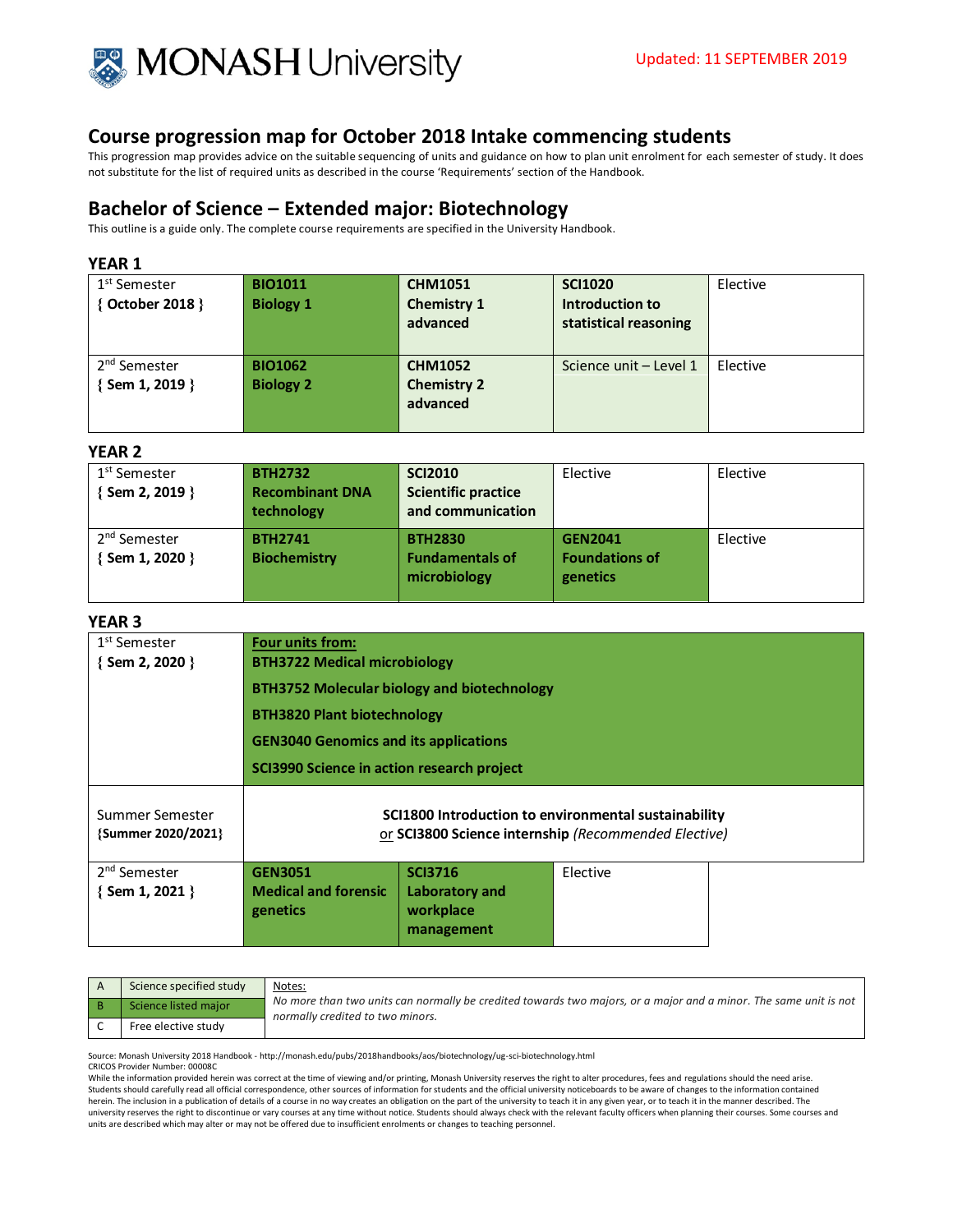

This progression map provides advice on the suitable sequencing of units and guidance on how to plan unit enrolment for each semester of study. It does not substitute for the list of required units as described in the course 'Requirements' section of the Handbook.

### **Bachelor of Science - Major: Genomics and bioinformatics**

This outline is a guide only. The complete course requirements are specified in the University Handbook.

#### **YEAR 1**

| 1 <sup>st</sup> Semester | <b>BIO1011</b>   | <b>CHM1051</b>     | <b>SCI1020</b>         | Elective |
|--------------------------|------------------|--------------------|------------------------|----------|
| { October 2018 }         | <b>Biology 1</b> | <b>Chemistry 1</b> | Introduction to        |          |
|                          |                  | advanced           | statistical reasoning  |          |
|                          |                  |                    |                        |          |
| 2 <sup>nd</sup> Semester | <b>BIO1062</b>   | <b>CHM1052</b>     | Science unit - Level 1 | Elective |
|                          |                  |                    |                        |          |
| $\{$ Sem 1, 2019 $\}$    | <b>Biology 2</b> | <b>Chemistry 2</b> |                        |          |
|                          |                  | advanced           |                        |          |
|                          |                  |                    |                        |          |
|                          |                  |                    |                        |          |

#### **YEAR 2**

| 1 <sup>st</sup> Semester | <b>SCI2010</b>             | Elective               | Elective | Elective |
|--------------------------|----------------------------|------------------------|----------|----------|
| $\{$ Sem 2, 2019 $\}$    | <b>Scientific practice</b> |                        |          |          |
|                          | and communication          |                        |          |          |
| 2 <sup>nd</sup> Semester | <b>GEN2041</b>             | Science unit – Level 2 | Elective | Elective |
| $\{$ Sem 1, 2020 $\}$    | <b>Foundations of</b>      | or $3$                 |          |          |
|                          | genetics                   |                        |          |          |

#### **YEAR 3**

| 1 <sup>st</sup> Semester<br>$\{$ Sem 2, 2020 $\}$ | <b>BIN3890</b><br><b>Research methods in</b><br>bioinformatics and<br>big data analysis                      | <b>GEN2052</b><br><b>Genomics and</b><br>population genetics | <b>GEN3040</b><br><b>Genomics and its</b><br>applications | Science unit - Level<br>$2$ or $3$ |
|---------------------------------------------------|--------------------------------------------------------------------------------------------------------------|--------------------------------------------------------------|-----------------------------------------------------------|------------------------------------|
| Summer Semester<br>{Summer 2020/2021}             | SCI1800 Introduction to environmental sustainability<br>or SCI3800 Science internship (Recommended Elective) |                                                              |                                                           |                                    |
| 2 <sup>nd</sup> Semester                          | <b>BIN3800</b>                                                                                               | <b>GEN3051</b>                                               | Science unit - Level                                      |                                    |
| $\{$ Sem 1, 2021 $\}$                             | <b>Bioinformatics</b>                                                                                        | <b>Medical and</b><br>forensic genetics                      | 2 or 3                                                    |                                    |

| Science specified study | Notes:                                                                                                                                               |
|-------------------------|------------------------------------------------------------------------------------------------------------------------------------------------------|
| Science listed major    | No more than two units can normally be credited towards two majors, or a major and a minor. The same unit is not<br>normally credited to two minors. |
| Free elective study     |                                                                                                                                                      |

Source: Monash University 2018 Handbook - http://monash.edu/pubs/2018handbooks/aos/genomics-and-bioinformatics/

CRICOS Provider Number: 00008C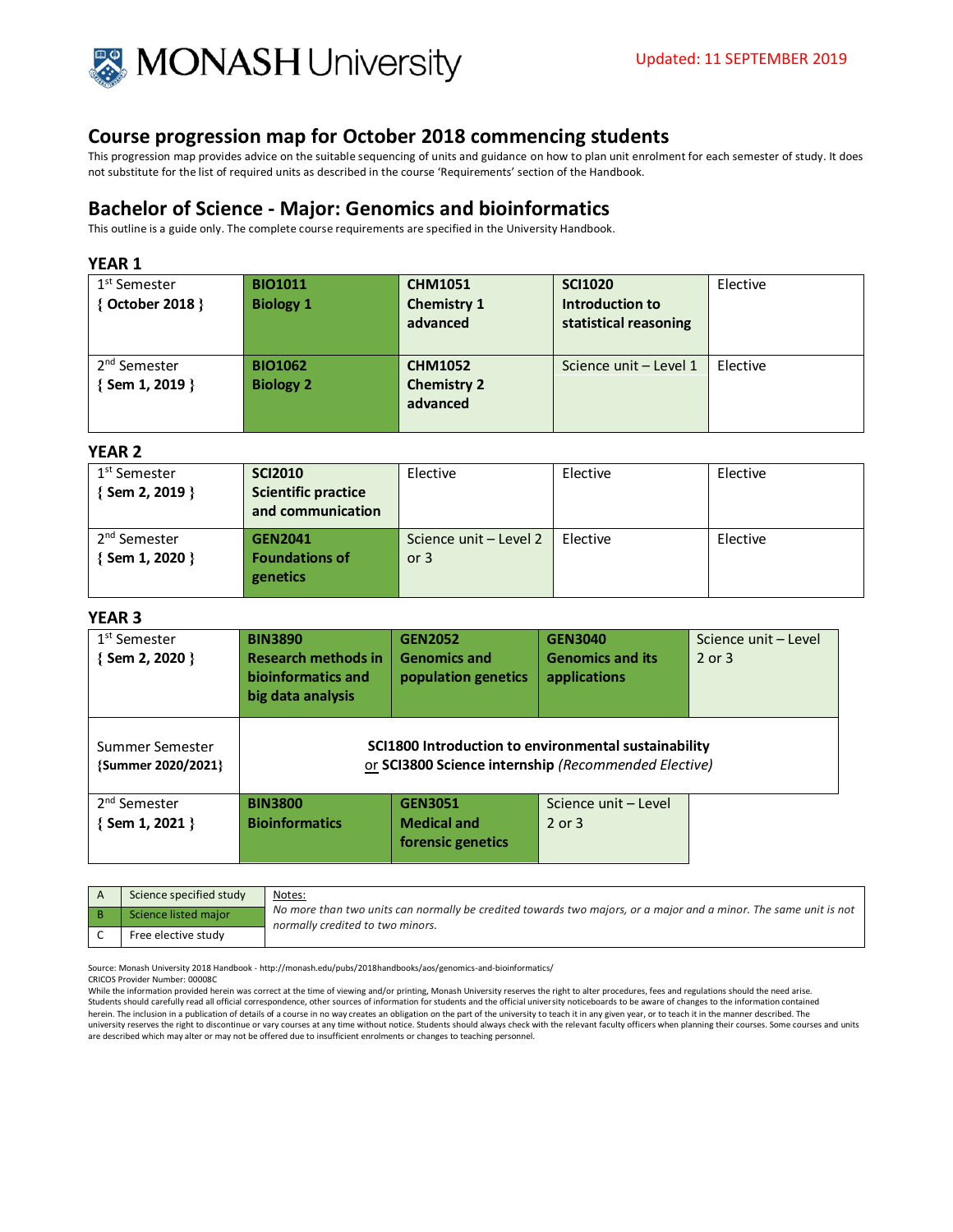

This progression map provides advice on the suitable sequencing of units and guidance on how to plan unit enrolment for each semester of study. It does not substitute for the list of required units as described in the course 'Requirements' section of the Handbook.

# **Bachelor of Science - Major: Medicinal chemistry**

This outline is a guide only. The complete course requirements are specified in the University Handbook.

#### **YEAR 1**

| 1 <sup>st</sup> Semester | <b>BIO1011</b>   | <b>CHM1051</b>     | <b>SCI1020</b>         | Elective |
|--------------------------|------------------|--------------------|------------------------|----------|
| { October 2018 }         | <b>Biology 1</b> | <b>Chemistry 1</b> | Introduction to        |          |
|                          |                  | advanced           | statistical reasoning  |          |
|                          |                  |                    |                        |          |
| 2 <sup>nd</sup> Semester | <b>BIO1062</b>   | <b>CHM1052</b>     | Science unit - Level 1 | Elective |
| { Sem 1, 2019 }          | <b>Biology 2</b> | <b>Chemistry 2</b> |                        |          |
|                          |                  | advanced           |                        |          |
|                          |                  |                    |                        |          |

#### **YEAR 2**

| 1 <sup>st</sup> Semester<br>{Sem 2, 2019 } | <b>CHM2922</b><br><b>Spectroscopy and</b><br>analytical chemistry | <b>SCI2010</b><br><b>Scientific practice</b><br>and communication                                                                                | Elective                                                           | Elective |
|--------------------------------------------|-------------------------------------------------------------------|--------------------------------------------------------------------------------------------------------------------------------------------------|--------------------------------------------------------------------|----------|
| 2 <sup>nd</sup> Semester<br>{Sem 1, 2020 } | <b>CHM2911</b><br><b>Inorganic and</b><br>organic chemistry       | *PHY2810<br><b>Physiology of human</b><br>body systems<br>or Science unit - Level<br>$2$ or $3$<br>(*must complete either<br>PHY2810 or PHY2820) | <b>BTH2741</b><br><b>Biochemistry</b><br>(Recommended<br>Elective) | Elective |

#### **YEAR 3**

| 1 <sup>st</sup> Semester<br>$\{$ Sem 2, 2020 $\}$ | <b>CHM3922</b><br><b>Advanced organic</b><br>chemistry                                                       | *PHY2820<br><b>Physiology of human</b><br><b>health</b><br>or Science unit - Level<br>$2$ or $3$<br>(*must complete either<br>PHY2810 or PHY2820) | Science unit - Level 2<br>or $3$ | Elective |
|---------------------------------------------------|--------------------------------------------------------------------------------------------------------------|---------------------------------------------------------------------------------------------------------------------------------------------------|----------------------------------|----------|
| Summer Semester<br>{Summer 2020/2021}             | SCI1800 Introduction to environmental sustainability<br>or SCI3800 Science internship (Recommended Elective) |                                                                                                                                                   |                                  |          |
| 2 <sup>nd</sup> Semester<br>$\{$ Sem 1, 2021 $\}$ | <b>CHM3930</b><br><b>Medicinal chemistry</b>                                                                 | <b>PHA3801</b><br><b>Principles of</b><br>pharmacology                                                                                            | Science unit - Level 3           |          |
| Science specified study<br>A                      | Notes:                                                                                                       |                                                                                                                                                   |                                  |          |

| Science specified study | <b>NOLES:</b>                                                                                                                                        |
|-------------------------|------------------------------------------------------------------------------------------------------------------------------------------------------|
| Science listed major    | No more than two units can normally be credited towards two majors, or a major and a minor. The same unit is not<br>normally credited to two minors. |
| Free elective study     |                                                                                                                                                      |

Source: Monash University 2018 Handbook - http://monash.edu/pubs/2018handbooks/aos/medicinal-chemistry/ug-sci-medicinal-chemistry.html

CRICOS Provider Number: 00008C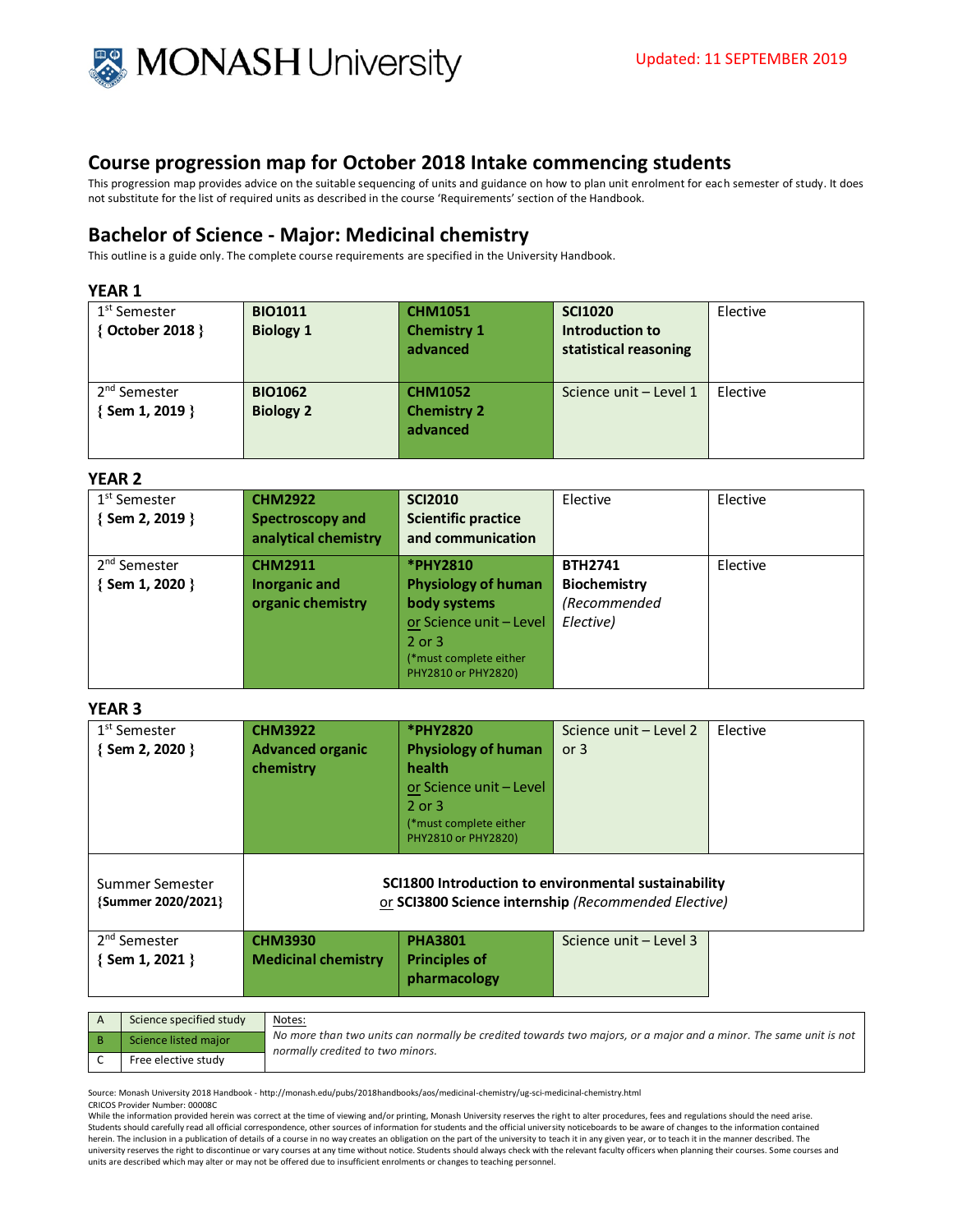

This progression map provides advice on the suitable sequencing of units and guidance on how to plan unit enrolment for each semester of study. It does not substitute for the list of required units as described in the course 'Requirements' section of the Handbook.

# **Bachelor of Science - Major: Psychology**

This outline is a guide only. The complete course requirements are specified in the University Handbook.

#### **YEAR 1**

| 1 <sup>st</sup> Semester<br>{ October 2018 }      | <b>BIO1011</b><br><b>Biology 1</b> | <b>PSY1022</b><br><b>Psychology 1B</b> | <b>SCI1020</b><br>Introduction to<br>statistical reasoning | Elective |
|---------------------------------------------------|------------------------------------|----------------------------------------|------------------------------------------------------------|----------|
| 2 <sup>nd</sup> Semester<br>$\{$ Sem 1, 2019 $\}$ | <b>BIO1062</b><br><b>Biology 2</b> | <b>PSY1011</b><br><b>Psychology 1A</b> | Science unit - Level 1                                     | Elective |

#### **YEAR 2**

| 1 <sup>st</sup> Semester<br>{Sem 2, 2019 } | <b>PSY2042</b><br><b>Personality and</b><br>social psychology | <b>SCI2010</b><br><b>Scientific practice</b><br>and communication | Elective               | Elective |
|--------------------------------------------|---------------------------------------------------------------|-------------------------------------------------------------------|------------------------|----------|
| 2 <sup>nd</sup> Semester                   | <b>PSY2061</b>                                                | <b>PSY2071</b>                                                    | Science unit – Level 2 | Elective |
| { Sem 1, 2020 }                            | <b>Biological psychology</b>                                  | <b>Development</b><br>psychology                                  | or $3$                 |          |

#### **YEAR 3**

| 1 <sup>st</sup> Semester<br>$\{$ Sem 2, 2020 $\}$ | <b>PSY3032</b><br><b>Abnormal</b><br>psychology                                                              | Science unit - Level 3                                          | Science unit - Level 2<br>or $3$ | Elective |
|---------------------------------------------------|--------------------------------------------------------------------------------------------------------------|-----------------------------------------------------------------|----------------------------------|----------|
| Summer Semester<br>{Summer 2020/2021}             | SCI1800 Introduction to environmental sustainability<br>or SCI3800 Science internship (Recommended Elective) |                                                                 |                                  |          |
| 2 <sup>nd</sup> Semester<br>{ Sem 1, 2021 }       | <b>PSY3041</b><br><b>Psychological testing</b><br>theories of ability<br>and ethics                          | <b>PSY3051</b><br><b>Perception and</b><br>cognitive psychology | Elective                         |          |

| Science specified study | Notes:                                                                                                                                               |
|-------------------------|------------------------------------------------------------------------------------------------------------------------------------------------------|
| Science listed major    | No more than two units can normally be credited towards two majors, or a major and a minor. The same unit is not<br>normally credited to two minors. |
| Free elective study     |                                                                                                                                                      |

Source: Monash University 2018 Handbook - http://monash.edu/pubs/2018handbooks/aos/psychology/ug-sci-psychology.html

CRICOS Provider Number: 00008C

While the information provided herein was correct at the time of viewing and/or printing, Monash University reserves the right to alter procedures, fees and regulations should the need arise. Students should carefully read all official correspondence, other sources of information for students and the official university noticeboards to be aware of changes to the information contained herein. The inclusion in a publication of details of a course in no way creates an obligation on the part of the university to teach it in any given year, or to teach it in the manner described. The university reserves the right to discontinue or vary courses at any time without notice. Students should always check with the relevant faculty officers when planning their courses. Some courses and units are described which may alter or may not be offered due to insufficient enrolments or changes to teaching personnel.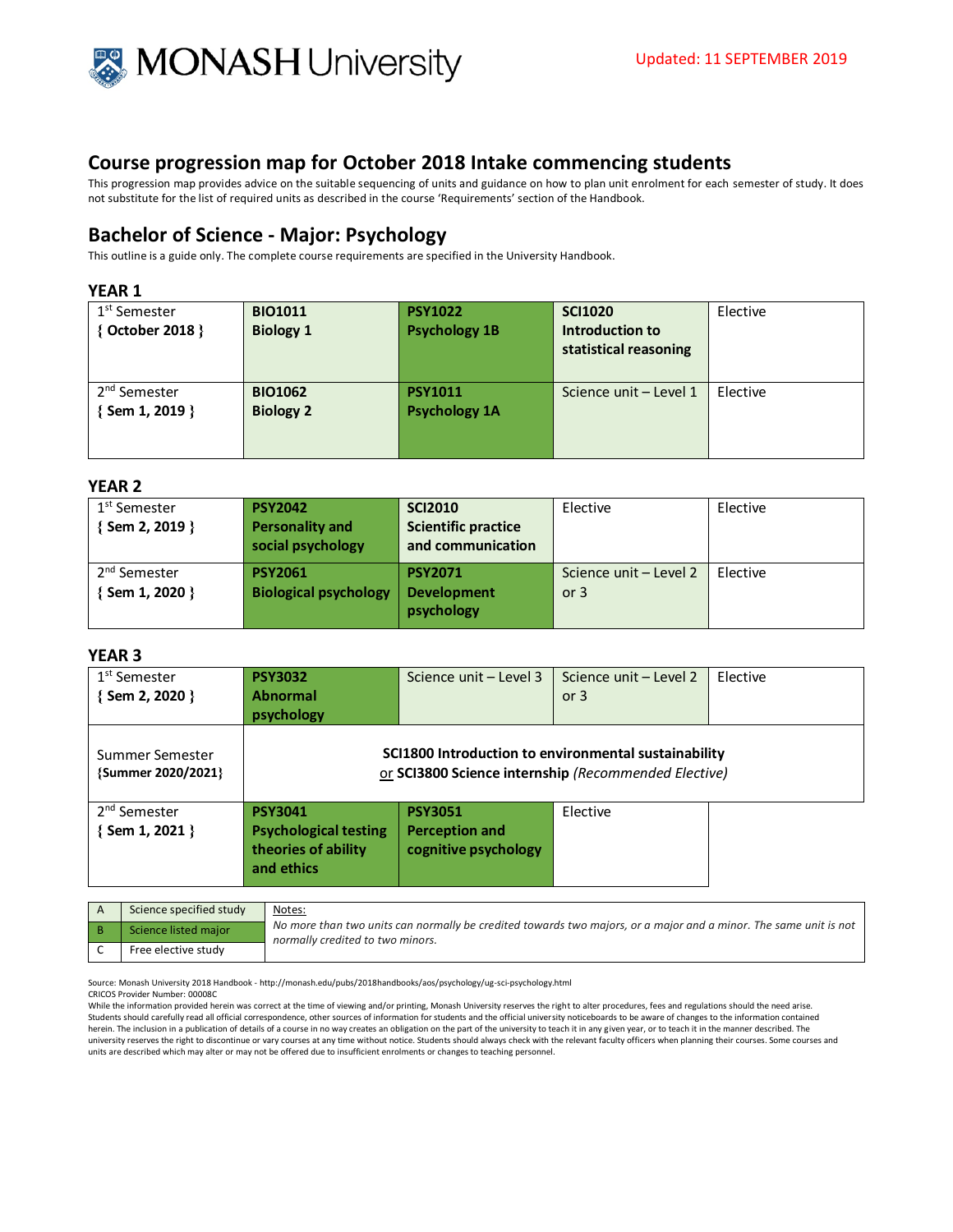

This progression map provides advice on the suitable sequencing of units and guidance on how to plan unit enrolment for each semester of study. It does not substitute for the list of required units as described in the course 'Requirements' section of the Handbook.

# **Bachelor of Science – Extended major - APAC accredited: Psychology**

This outline is a guide only. The complete course requirements are specified in the University Handbook.

#### **YEAR 1**

| <b>BIO1011</b>   | <b>PSY1022</b>       | <b>SCI1020</b>         | Elective |
|------------------|----------------------|------------------------|----------|
| <b>Biology 1</b> | <b>Psychology 1B</b> | Introduction to        |          |
|                  |                      | statistical reasoning  |          |
|                  |                      |                        |          |
|                  |                      |                        |          |
| <b>BIO1062</b>   | <b>PSY1011</b>       | Science unit - Level 1 | Elective |
| <b>Biology 2</b> | <b>Psychology 1A</b> |                        |          |
|                  |                      |                        |          |
|                  |                      |                        |          |
|                  |                      |                        |          |

#### **YEAR 2**

| 1 <sup>st</sup> Semester<br>{Sem 2, 2019 }  | <b>PSY2042</b><br><b>Personality and</b><br>social psychology | <b>PSY2112</b><br>Organisational<br>psychology     | <b>SCI2010 Scientific</b><br>practice and<br>communication | Elective |
|---------------------------------------------|---------------------------------------------------------------|----------------------------------------------------|------------------------------------------------------------|----------|
| 2 <sup>nd</sup> Semester<br>{ Sem 1, 2020 } | <b>PSY2061</b><br><b>Biological psychology</b>                | <b>PSY2071</b><br><b>Development</b><br>psychology | Elective                                                   | Elective |

#### **YEAR 3**

| 1 <sup>st</sup> Semester<br>{ Sem 2, 2020 } | <b>PSY3032</b><br><b>Abnormal</b><br>psychology                                                              | <b>PSY3062</b><br><b>Research methods</b><br>and theory         | Science unit - Level 2<br>or $3$ | Elective |
|---------------------------------------------|--------------------------------------------------------------------------------------------------------------|-----------------------------------------------------------------|----------------------------------|----------|
| Summer Semester<br>{Summer 2020/2021}       | SCI1800 Introduction to environmental sustainability<br>or SCI3800 Science internship (Recommended Elective) |                                                                 |                                  |          |
| 2 <sup>nd</sup> Semester<br>{ Sem 1, 2021 } | <b>PSY3041</b><br><b>Psychological testing</b><br>theories of ability<br>and ethics                          | <b>PSY3051</b><br><b>Perception and</b><br>cognitive psychology | Elective                         |          |

|                      | Notes:                                                                                                                                               |
|----------------------|------------------------------------------------------------------------------------------------------------------------------------------------------|
| Science listed major | No more than two units can normally be credited towards two majors, or a major and a minor. The same unit is not<br>normally credited to two minors. |
| Free elective study  |                                                                                                                                                      |

Source: Monash University 2018 Handbook - http://monash.edu/pubs/2018handbooks/aos/psychology/ug-sci-psychology.html

CRICOS Provider Number: 00008C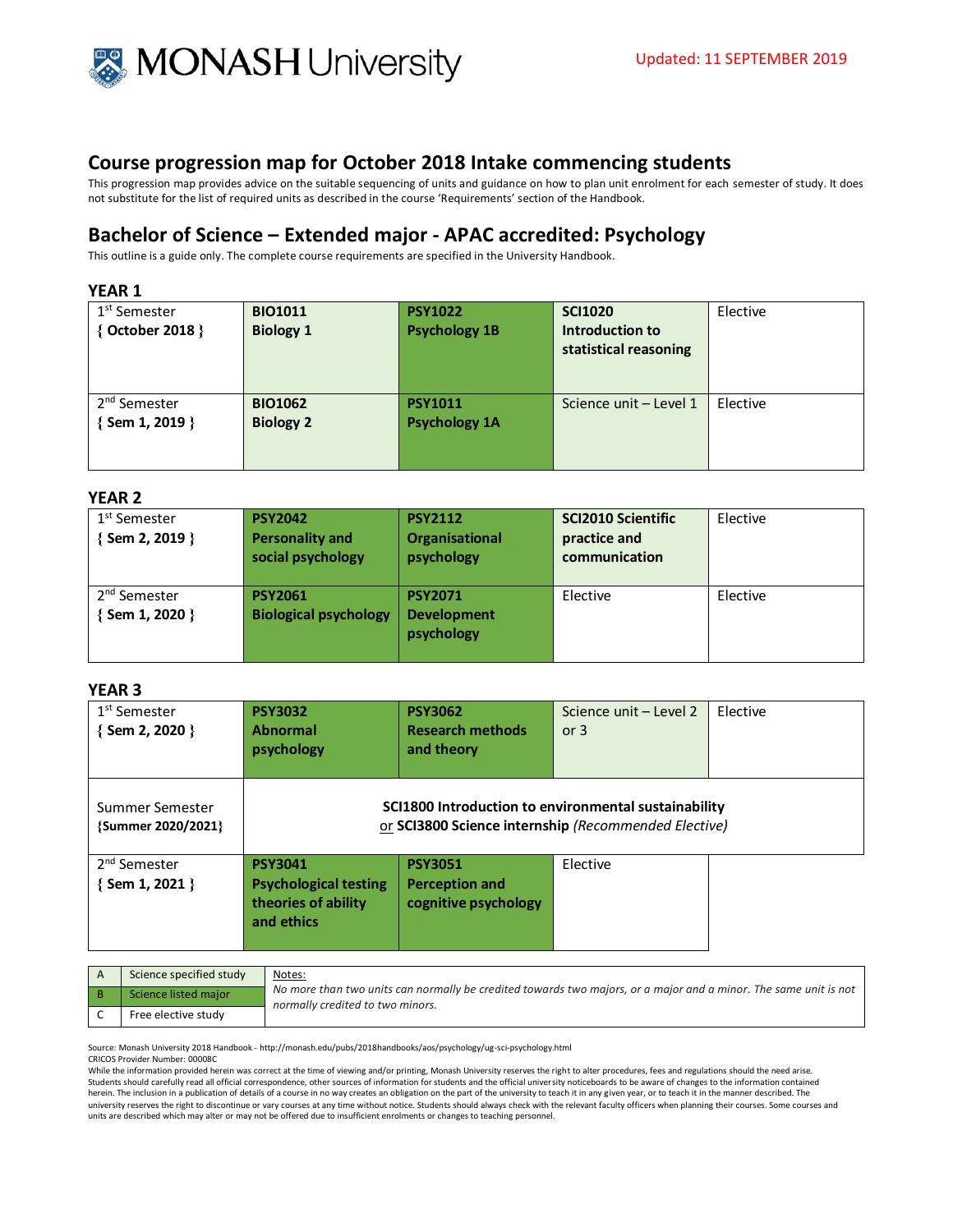

This progression map provides advice on the suitable sequencing of units and guidance on how to plan unit enrolment for each semester of study. It does not substitute for the list of required units as described in the course 'Requirements' section of the Handbook.

# **Bachelor of Science - Major: Tropical environmental biology**

This outline is a guide only. The complete course requirements are specified in the University Handbook.

#### **YEAR 1**

| 1 <sup>st</sup> Semester<br>{ October 2018 } | <b>BIO1011</b><br><b>Biology I</b>               | <b>CHM1051</b><br><b>Chemistry 1</b><br>advanced | <b>SCI1020</b><br>Introduction to<br>statistical reasoning | Elective |
|----------------------------------------------|--------------------------------------------------|--------------------------------------------------|------------------------------------------------------------|----------|
| 2 <sup>nd</sup> Semester<br>{ Sem 1, 2019 }  | <b>CHM1052</b><br><b>Chemistry 2</b><br>advanced | Science unit - Level 1                           | Elective                                                   | Elective |

#### **YEAR 2**

| 1 <sup>st</sup> Semester<br>{Sem 2, 2019 }        | <b>ENV1800</b><br><b>Environmental</b><br>science: A Southeast<br><b>Asian perspective</b> | <b>STA2216</b><br>Data analysis for<br>science | <b>SCI2010 Scientific</b><br>practice and<br>communication | Elective |
|---------------------------------------------------|--------------------------------------------------------------------------------------------|------------------------------------------------|------------------------------------------------------------|----------|
| 2 <sup>nd</sup> Semester<br>$\{$ Sem 1, 2020 $\}$ | <b>BIO2810</b><br><b>Introduction to</b><br>ecological<br>applications                     | Science unit - Level 2<br>or $3$               | Elective                                                   | Elective |

#### **YEAR 3**

| 1 <sup>st</sup> Semester<br>{ Sem 2, 2020 }       | <b>BIO3820</b><br><b>Tropical terrestrial</b><br>biology | <b>ENV2726</b><br><b>Ecosystems and</b><br><b>bioresources</b>                                               | Science unit - Level 2<br>or $3$ | Elective |
|---------------------------------------------------|----------------------------------------------------------|--------------------------------------------------------------------------------------------------------------|----------------------------------|----------|
| Summer Semester<br>{Summer 2020/2021}             |                                                          | SCI1800 Introduction to environmental sustainability<br>or SCI3800 Science internship (Recommended Elective) |                                  |          |
| 2 <sup>nd</sup> Semester<br>$\{$ Sem 1, 2021 $\}$ | <b>BIO3800 Tropical</b><br>environmental<br>management   | <b>BIO3810 Tropical</b><br>aquatic biology                                                                   | Science unit - Level 3           |          |

| A | Science specified study | Notes:                                                                                                                                               |
|---|-------------------------|------------------------------------------------------------------------------------------------------------------------------------------------------|
|   | Science listed major    | No more than two units can normally be credited towards two majors, or a major and a minor. The same unit is not<br>normally credited to two minors. |
|   | Free elective study     |                                                                                                                                                      |

Source: Monash University 2018 Handbook - http://monash.edu/pubs/2018handbooks/aos/tropical-environmental-biology/ug-sci-tropical-environmental-biology.html CRICOS Provider Number: 00008C